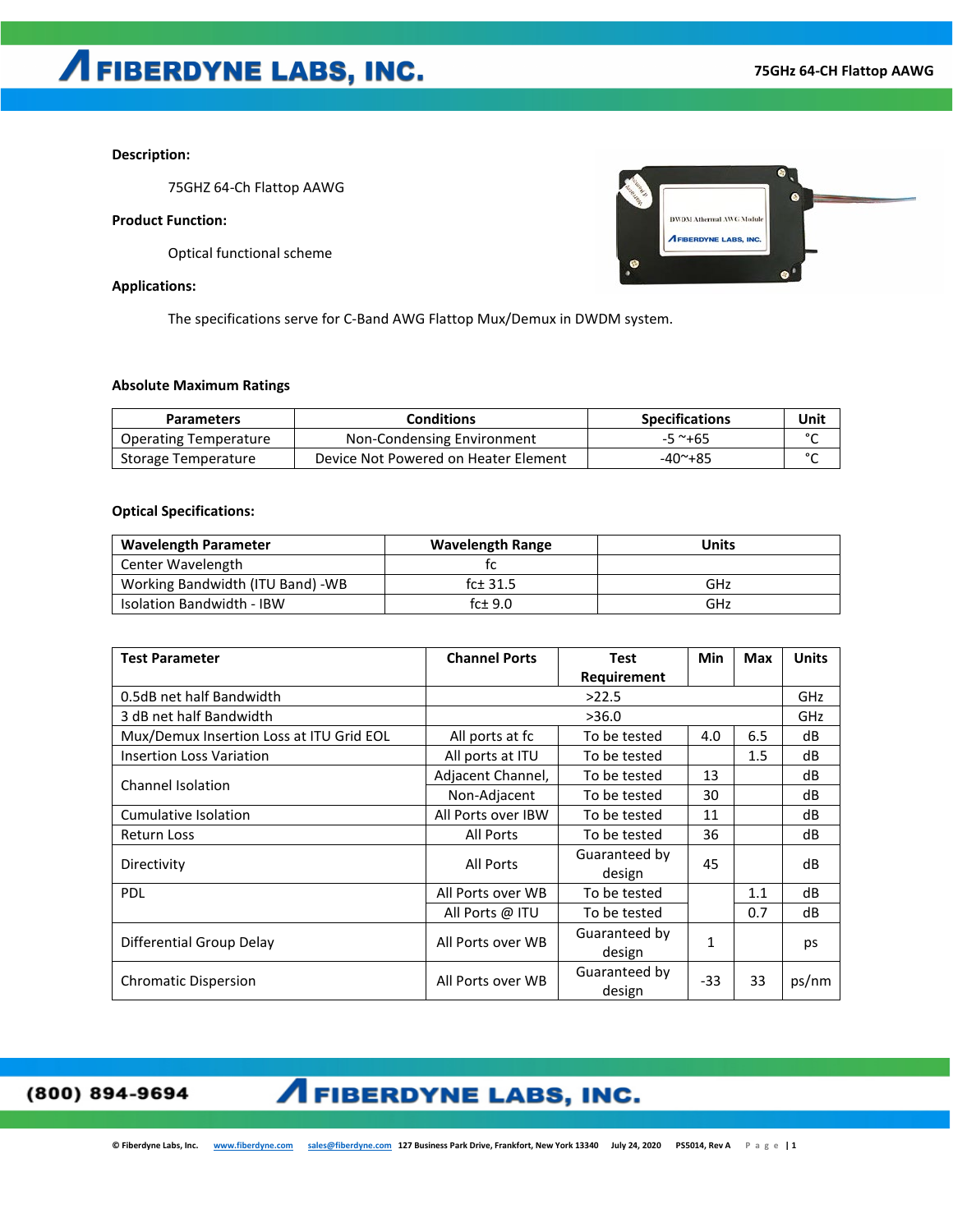# **AFIBERDYNE LABS, INC.**

### **Channel Plan:**

| Ch#            | Wavelength (nm) | <b>Frequency (THz)</b> | Ch# | Wavelength (nm) | <b>Frequency (THz)</b> |
|----------------|-----------------|------------------------|-----|-----------------|------------------------|
| $\mathbf{1}$   | 1566.62         | 191.3625               | 33  | 1547.22         | 193.7625               |
| $\overline{2}$ | 1566.01         | 191.4375               | 34  | 1546.62         | 193.8375               |
| 3              | 1565.39         | 191.5125               | 35  | 1546.02         | 193.9125               |
| 4              | 1564.78         | 191.5875               | 36  | 1545.42         | 193.9875               |
| 5              | 1564.17         | 191.6625               | 37  | 1544.82         | 194.0625               |
| 6              | 1563.56         | 191.7375               | 38  | 1544.23         | 194.1375               |
| $\overline{7}$ | 1562.95         | 191.8125               | 39  | 1543.63         | 194.2125               |
| 8              | 1562.33         | 191.8875               | 40  | 1543.04         | 194.2875               |
| 9              | 1561.72         | 191.9625               | 41  | 1542.44         | 194.3625               |
| 10             | 1561.11         | 192.0375               | 42  | 1541.84         | 194.4375               |
| 11             | 1560.50         | 192.1125               | 43  | 1541.25         | 194.5125               |
| 12             | 1559.90         | 192.1875               | 44  | 1540.66         | 194.5875               |
| 13             | 1559.29         | 192.2625               | 45  | 1540.06         | 194.6625               |
| 14             | 1558.68         | 192.3375               | 46  | 1539.47         | 194.7375               |
| 15             | 1558.07         | 192.4125               | 47  | 1538.88         | 194.8125               |
| 16             | 1557.46         | 192.4875               | 48  | 1538.28         | 194.8875               |
| 17             | 1556.86         | 192.5625               | 49  | 1537.69         | 194.9625               |
| 18             | 1556.25         | 192.6375               | 50  | 1537.10         | 195.0375               |
| 19             | 1555.65         | 192.7125               | 51  | 1536.51         | 195.1125               |
| 20             | 1555.04         | 192.7875               | 52  | 1535.92         | 195.1875               |
| 21             | 1554.44         | 192.8625               | 53  | 1535.33         | 195.2625               |
| 22             | 1553.83         | 192.9375               | 54  | 1534.74         | 195.3375               |
| 23             | 1553.23         | 193.0125               | 55  | 1534.15         | 195.4125               |
| 24             | 1552.62         | 193.0875               | 56  | 1533.56         | 195.4875               |
| 25             | 1552.02         | 193.1625               | 57  | 1532.98         | 195.5625               |
| 26             | 1551.42         | 193.2375               | 58  | 1532.39         | 195.6375               |
| 27             | 1550.82         | 193.3125               | 59  | 1531.80         | 195.7125               |
| 28             | 1550.22         | 193.3875               | 60  | 1531.21         | 195.7875               |
| 29             | 1549.62         | 193.4625               | 61  | 1530.63         | 195.8625               |
| 30             | 1549.01         | 193.5375               | 62  | 1530.04         | 195.9375               |
| 31             | 1548.41         | 193.6125               | 63  | 1529.46         | 196.0125               |
| 32             | 1547.82         | 193.6875               | 64  | 1528.87         | 196.0875               |

**Note:** All specifications being applicable to both Mux and Demux

#### **Mechanical Dimensions:**

| Parameter                | <br>.<br>cation | <b>Jnits</b> | <b>Note</b>        |
|--------------------------|-----------------|--------------|--------------------|
| Packa<br>Size<br>'kaoren | 120x70x11       | mm           | Demux<br>Mux<br>or |

### (800) 894-9694

### **AFIBERDYNE LABS, INC.**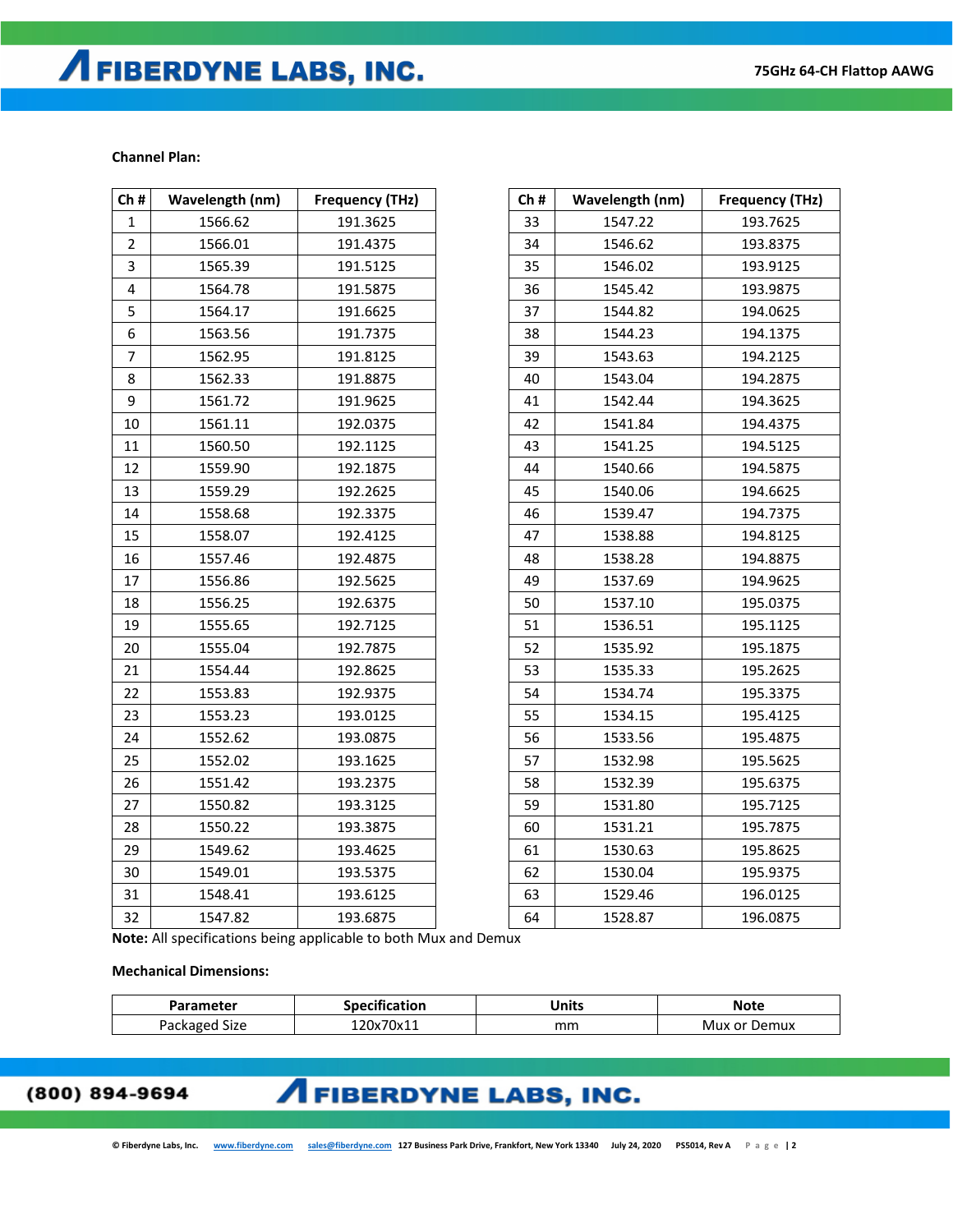# **AFIBERDYNE LABS, INC.**

### **75GHz 64-CH Flattop AAWG**



### **Pigtail and Connector:**

| <b>Parameter</b>           | <b>Specification</b>               | Unit |
|----------------------------|------------------------------------|------|
| Pigtail Type (All Ports)   | SMF28e with 900um Loose Tube Fiber |      |
| Common Fiber               | 500±50                             | mm   |
| Ribbon Fiber               | 500±50                             | mm   |
| <b>Fanout Fiber</b>        | 500±50                             | Mm   |
| Connector Type (All Ports) | LC/UPC                             |      |